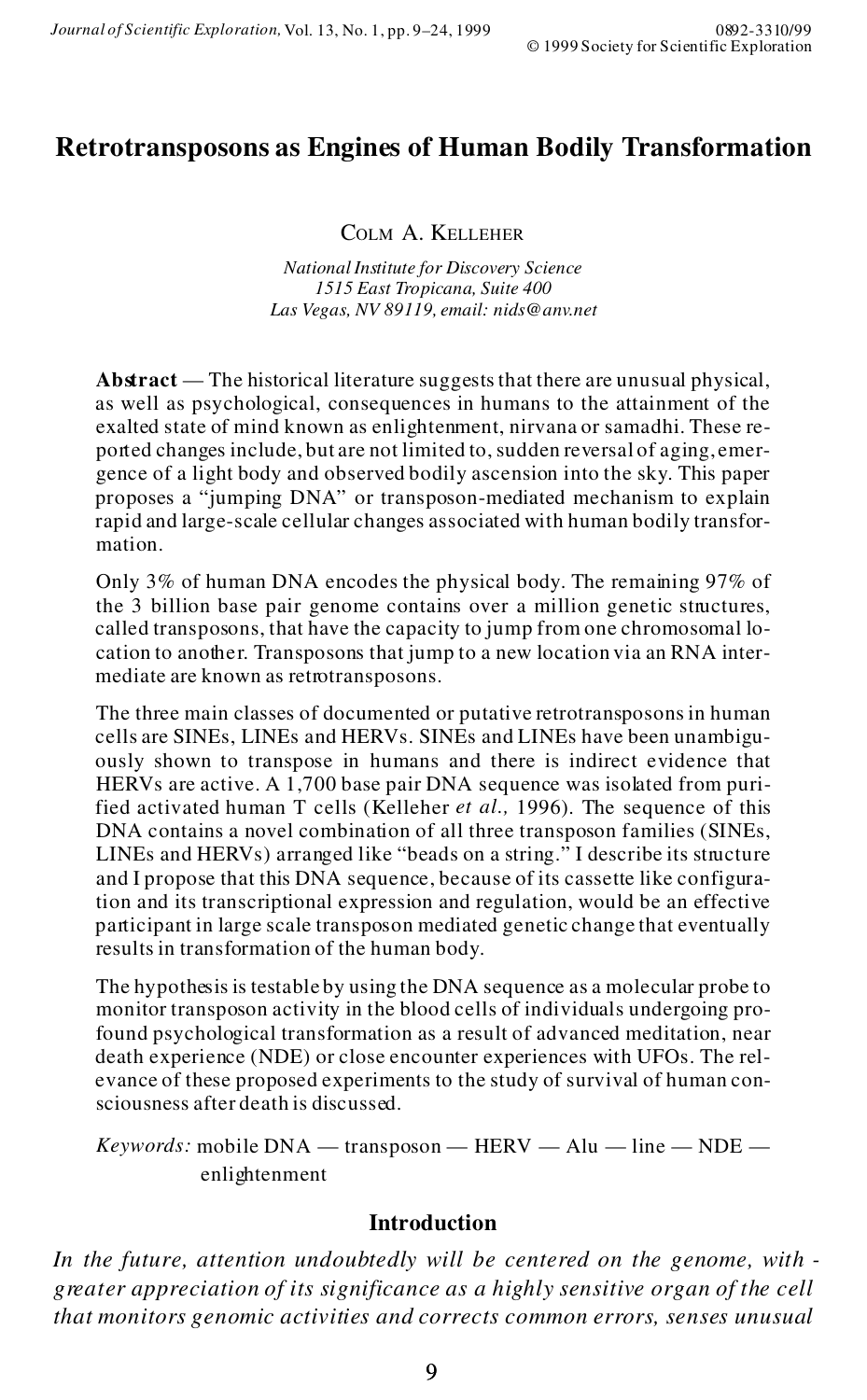*and unexpected events, and responds to them, often by restructuring the genome.* — Barbara McClintock, Nobel prize acceptance speech (McClintock, 1984).

In his book, *The Future of the Body,* author Michael Murphy states: "While most religions have supported body-denying attitudes and practices, they have also given rise to myths and doctrines of physical transfiguration. Some of these, it seems to me, point towards real possibilities. The Christian doctrine of glorification (of the body) and Taoist legends about holy flesh, for example, might express premonitions of something that could actually happen" (Murphy, 1992).

Many of the descriptions in the literature associate a sudden reversal of aging or the emergence of a light body with the attainment of "enlightenment." This phenomenon appears to be mostly, but not always, associated with death. For example: "Very early in the morning of the 25 of October 1419 the 62 year old Tsong Khapa made a series of inner offerings although no one present could understand why. Then his breathing ceased and his body regained the vibrancy of a 16 year old. Many disciples present witnessed the emission of variegated light rays from his body, which substantiated the belief that Tsong Khapa entered the realm of enlightened beings" (Blackman, 1997). There have been similar descriptions in the native American/Mexican culture, notably Carlos Castenada's account of the exit of the nagual/sorcerer Don Juan Matus from the physical world by "burning the fire from within" (Castenada, 1981, 1984). According to Castenada, Don Juan chose both the time and place to accomplish this feat. "The warriors of Don Juan's party… vanished into the total light. I saw Don Juan take the lead. And then there was only a line of exquisite lights in the sky. Something like a wind seemed to make the cluster of lights contract and wiggle. There was a massive glow on one end of the line of lights where Don Juan was" (Castenada, 1981).

The specifics of a master selecting the method, the time and the place of his or her exit from the physical world is common to many cultures and religious traditions and is often associated with the emergence of a light body (Blackman, 1997). Exercising choice in this manner lies outside the normal experience of most human beings who are overtaken by death.

The death of the Tibetan master Milarepa generated reports of (i) two identical bodies that were being worshipped at two different places (an example of bilocation), (ii) a body that was impervious to burning on a funeral pyre and (iii) a body "transformed into a radiant celestial body, as youthful as a child eight years old" (Lhalungpa, 1982). The above reports all pertain to the question of survival after bodily death. They imply that the human body, under certain rare circumstances, is capable of generating a corporeal entity that survives the cessation of life on earth.

There are many additional references and anecdotal reports to suggest that transformation of the body can happen independently of death. Blofeld (1979) described a Chinese scholar who believed he would transform his flesh into a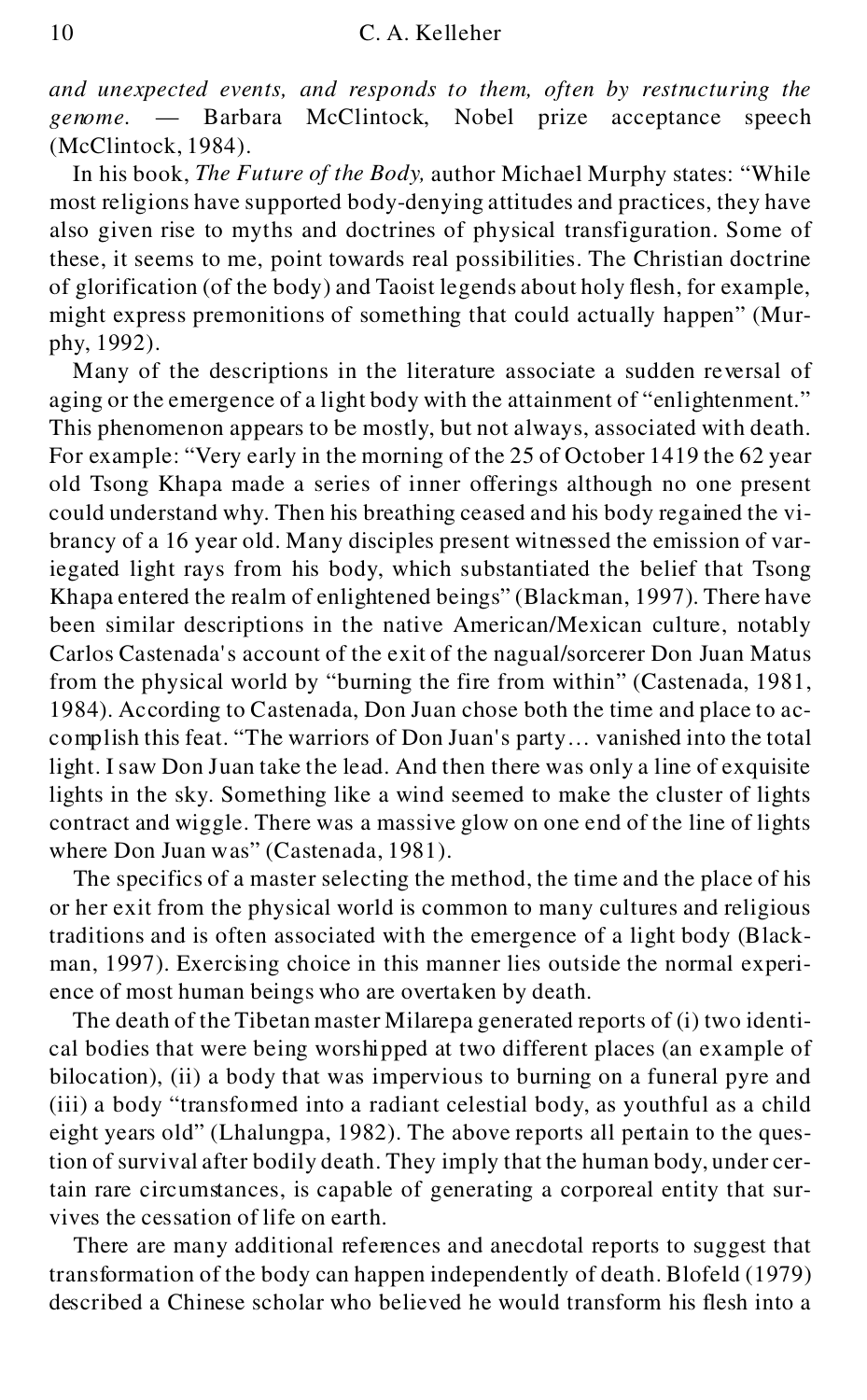"shining, adamantine substance, weightless yet hard as jade." Early Chinese religion speaks often of a form of shamanic bodily "ascent" (Paper, 1995). Paper says : "From the end of the Han period, the term *xian* denotes one who has achieved material longevity (> 200 years)…." Further on, in the *Zhuangzi,* the term *xian* refers to "a person who has the power to ascend (as a bird) but not a spirit." The disciples of the Indian adept Sri Ramakrishna Paramahansa (1836–1886) reported multiple physical changes, among which were the lengthening of his spine by almost an inch (Isherwood, 1959). In addition, the Catholic beatification process which insists on documentary evidence to support canonization status contains many written records of physical transformation associated with religious ecstasy (Thurston, 1952). These reports can be viewed as credible since the Catholic church authorities established stringent proof requirements for the canonization of individuals (see Murphy, 1992 and references therein). Thurston (1952) described multiple instances of bodily elongation by Catholic nuns as a consequence of religious ecstasy. Finally, Sri Auribindo espoused that succeeding lifetimes occur in the physical world and the soul can progress towards a luminous embodiment involving the divinization of living matter (Auribindo,1970).

Thus, in several different cultures and religions, references can be found to a dormant capacity of the human body that appears to emerge after a period of extended spiritual evolution. As a consequence of sustaining this exalted inner state over a considerable period of time, the living human flesh can transform.

The purpose of this article is, in line with the historical literature, to propose that "enlightenment," in addition to being a state of mind, may also have physical consequences that have a direct bearing on survival of consciousness after death. Second, it is proposed that the effect of "enlightenment" on the body may be physiologically no different from other cellular changes in the body that arise from mutation of DNA, for example cancer. Third, I propose a molecular biological hypothesis for the mechanism of this transmutation process. The hypothesis makes a prediction, which is experimentally testable by using standard laboratory techniques currently in use in molecular biology.

#### **Background**

# *Mobile DNA in Humans*

Contrary to popular belief, chromosomal DNA is not a static structure that is transmitted unchanged from generation to generation. Barbara McClintock won the Nobel prize in 1983 for showing that certain genetic sequences jump from one chromosomal location to another (for an excellent discussion, see McClintock, 1984). These structures, known as transposons, are found in the genome of every life form on this planet, from bacteria to humans.

If one were to hypothesize a transmutation of the human body, it would be necessary to orchestrate a change, cell by cell, involving the simultaneous silencing of hundreds of genes and the activation of a different set of hundreds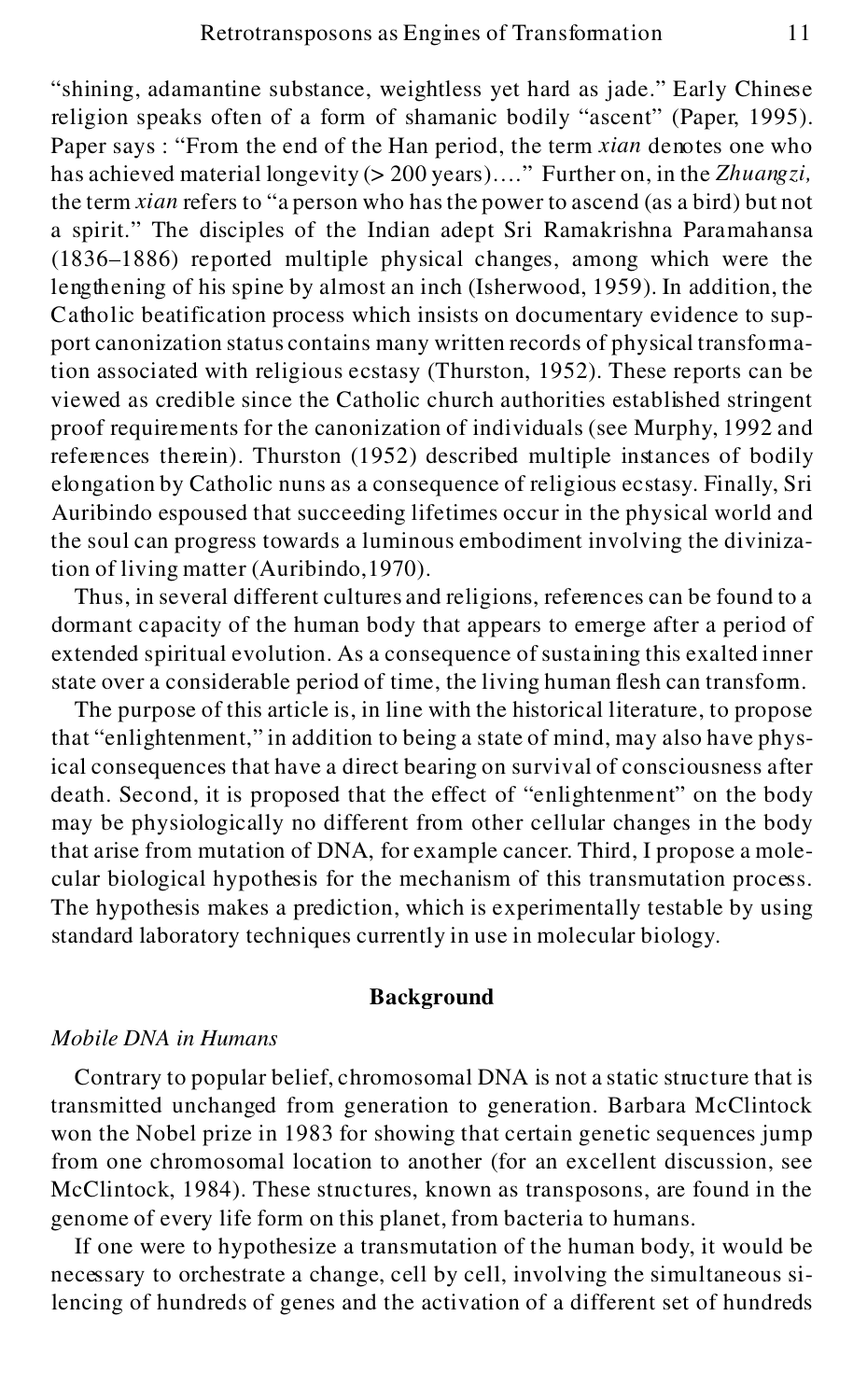#### 12 C. A. Kelleher

more. A transposition burst is a plausible mechanism at the DNA/RNA level that could accomplish such a genome wide change. Transposition bursts comprise the concerted movement of multiple mobile DNA elements from different genetic locations to new positions, sometimes on different chromosomes. The only bursts so far documented in the fruit fly Dro sophila (Gerasimova, *et al.,* 1984, 1985), were lethal. This does not necessarily mean that transposition bursts are rare, since without specifically looking for their genetic consequences, they would be difficult to find. Human DNA contains an abundance of the necessary genetic structures to accomplish a transposition burst involving hundreds, or even thousands, of genes.

The physical human body is encoded by only  $3\%$  of the genetic information in each cell. A significant percentage of the remaining 97% arose in evolution, by retrotransposition (Weiner *et al.,* 1986). Retrotransposition is defined as the movement of a DNA sequence to a different chromosomal location, by means of transcription of that element, followed by reverse transcription into cDNA (complementary-DNA) and finally insertion back into the host genome. The exact locus of insertion determines whether or not the transposition results in a genetic change in the cell.

There are three major categories of sequences in human DNA that are documented or putative retrotransposons: these are SINEs (short interspersed elements), LINEs (long interspersed elements) and HERVs (human endogenous retroviral sequences) (Weiner *et al.,* 1986).

The most common SINEs are known as Alu elements. Alu elements are present at 10<sup>5</sup>–10<sup>6</sup> copies per human cell (Deininger, 1989). *De novo* Alu transpositions, which resulted in neurofibromatosis type I (Wallace *et al.,* 1991) and haemophilia B (Vidaud *et al.,* 1993), have been reported in humans. The movement of a genetic element to a new chromosomal location that results in a mutation is known as insertional mutagenesis.

The L1 group is the largest known of the families of LINE like elements, consisting of approximately 10–50,000 copies per human cell. LINE elements have also been shown to undergo insertional mutagenesis resulting in disease, causing haemophilia A (Kazazian *et al.,* 1988), breast carcinoma (Morse *et al.,* 1988) and colon cancer (Miki *et al.,* 1992).

The third category remain unproven as retrotransposons. They are multiple families of HERVs, all of which have similar gene structures to infectious retroviruses, including HIV. HERVs are represented in the genome in copy numbers ranging from one to several thousands (Wilkinson *et al.,* 1994).

Therefore, in total, the three types of retrotransposons described above are present in each human cell, both germline and somatic, at copy numbers of greater than a million. However, it must be emphasized that in humans only the disease-causing consequences of transposition have so far been found, since all discoveries of transpositions have been the result of researching the genetic origin of a particular disease, for example Haemophilia or cancer. Second, the huge copy number per cell of each of these transposon families makes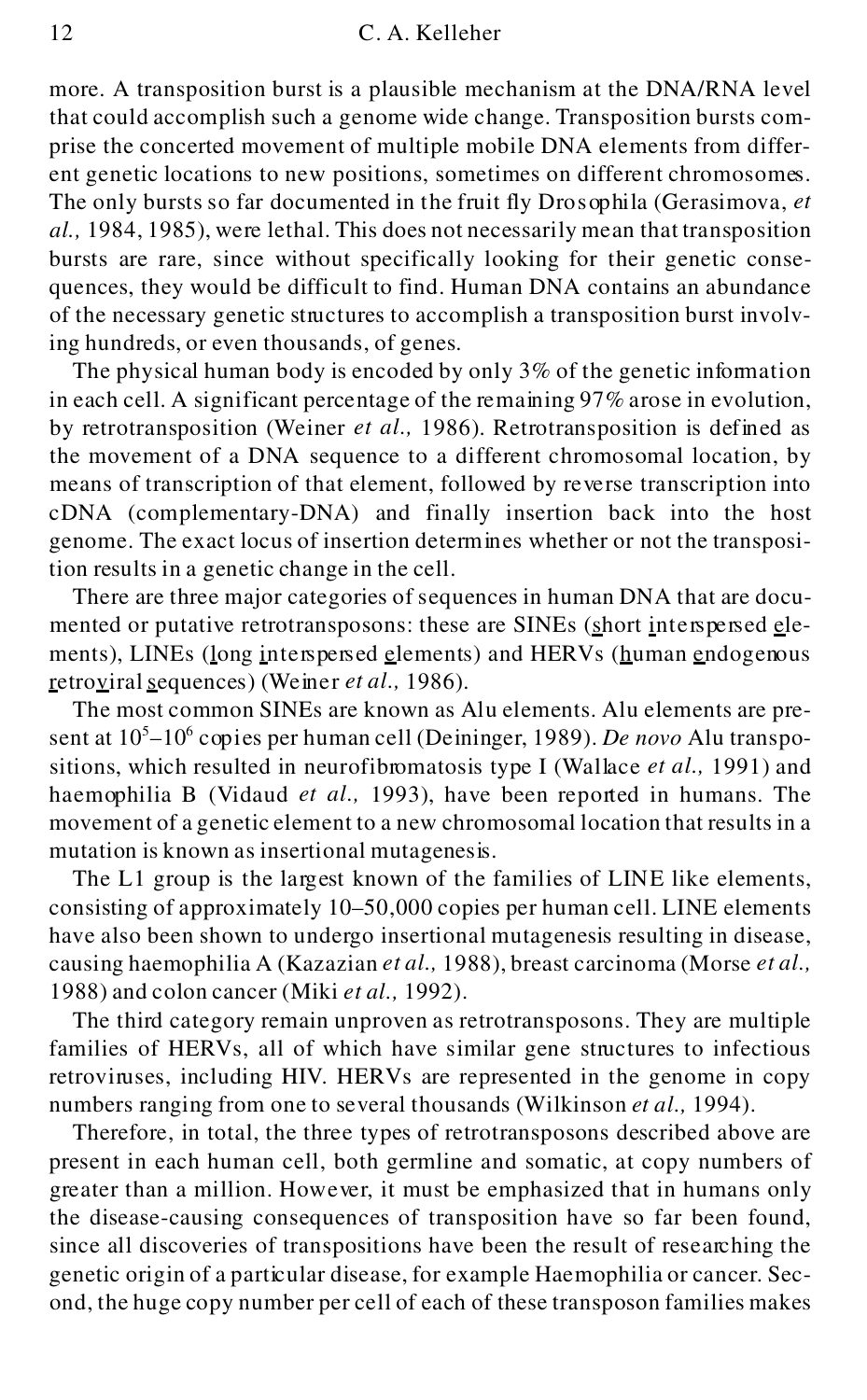it very difficult to catch an element "in the act" of moving to a different chromosomal location. To find a single element jumping would have a very low probability since the DNA probes used to target a transposition event rely on sequence homology and are therefore present at hundreds or thousands of copies. A single jump, using Southern blotting or more modern polymerase chain reaction (PCR) techniques would be extremely difficult to find unless one had precise info rmation on the integration point of the transposon. Therefore, most of these transpositions have been found retrospectively and usually serendipitously.

The above described existing data on insertional mutagenesis in humans are important because they argue for the continued ability, in recent times, of transposons to jump from one location to another and, in so doing, to alter gene function.

Each cell has between 70,000 and 100,000 genes (Rowen *et al.,* 1997), whose combined expression makes up the physical human body. Hence, the ratio of the copy number per cell of human retrotransposons (1 million) to human genes (one hundred thousand) is approximately 10 to 1. Even if, as has been claimed, approximately 90% of human retrotransposons are defective, this still leaves about a 1:1 ratio of transcriptionally active retrotransposons and human genes. This ratio is important for the hypothesis in this paper.

### *Retrotransposons and Evolution*

It is now commonly accepted that transposons play a significant role in evolution, both micro and macro (Finnegan, 1989; Ratner & Vasil'eva, 1992; Mc-Donald, 1990, 1993; Kloeckener-Gruissem & Freeling, 1995). Others go further and propose that at least in some species, there is evidence that transposon activity is directly correlated with speciation (the emergence of new species) (Ginzburg *et al,* 1984; Wisotzkey *et al.,* 1997). The reason that transposons are such effective drivers of evolution is that a single transposition event can upregulate, downregulate, interrupt gene expression, create new fusion genes, or delete a gene all depending upon where precisely in the new gene locus they insert (see Figure 1).

Dramatic physical change, for example an old person who suddenly appears to observers with the body of a youth (Lhalungpa, 1982; Blackman, 1997), or the appearance of a light body as a result of attaining enlightenment, could be described as the emergence of a new species in a single generation from humanity. I propose that a synchronized, non-random transposition burst is the most simple molecular mechanism to account for the required new configuration. Transposon activity is known to be present in normal human immune cells at a very low level (Kelleher *et al.,* 1990, 1996; Wilkinson *et al.,* 1990, Medstand *et al.,* 1992, Krieg *et al.*, 1992; Brodsky *et al.,* 1993). I propose that a large increase in this activity, under rare circumstances, culminates in the generation of a new body from the existing body. This final emergence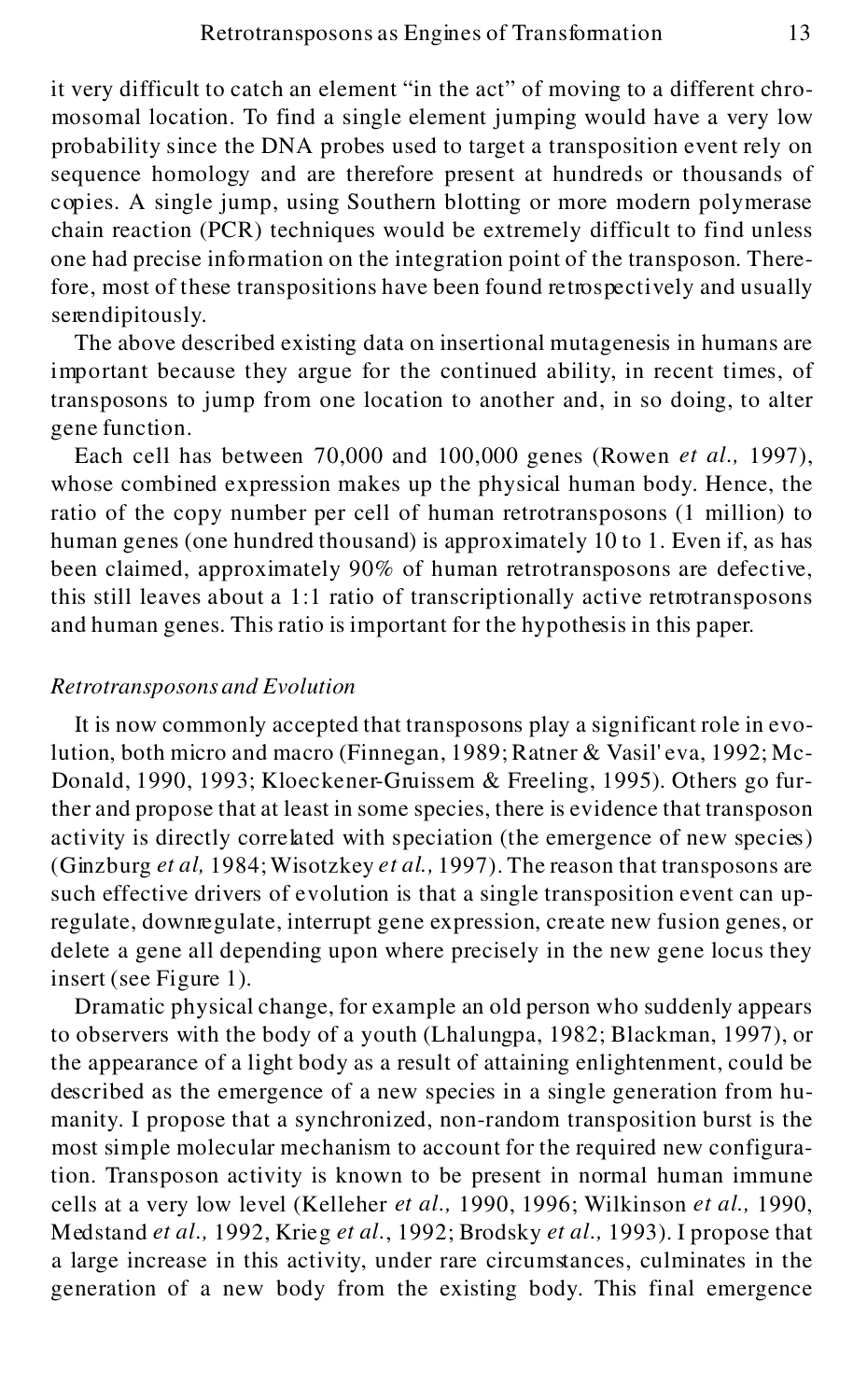

Fig. 1. Schematic shows the effect of a transposon insertion into a generic gene X. A typical gene comprises a 5' region which contains the regulatory elements necessary for transcription, the coding regions or exons which are separated like beads on a string by non coding re gions or introns. The 3' region also contains regulatory sequences as well as processing in structions. If an incoming transposon inserts into the 5' region (A) it may disrupt or enhance transcription. Insertion into any exons (B, D or F) will create an altered gene product which may comprise either a truncated protein, or a larger altered protein with potentially different biological properties. Insertion into any intron (C or E) may have no effect or it may disrupt processing of the gene or it may disrupt transcription leading to a smaller protein. Finally, insertion of the transposon into the 3' region (G) may disrupt regulation, processing or it may yield a longer protein.

requires a burst that results in the silencing of hundreds of genes and the activation of hundreds more.

As stated above, the *non-coding* part of human DNA, comprising approximately 97% of human genetic information, has all of the required transposons to accomplish this. Further, both Alu and LINE elements have already been shown to transpose in human cells, HERVs have only partially been caught in the act (Mager & Goodchild, 1989).

# **Results/Experimental Work**

#### *Transcription of Transposons in Human Cells*

If human retrotransposons are capable of transposition, then by definition they must be transcriptionally active. This was originally tested in human cells using HERV-H as a model (Kelleher *et al.,* 1990; Wilkinson *et al.,* 1990). HERV-H is the largest family of endogenous retrovirus sequences in the human genome (Wilkinson *et al.,* 1994). They are represented by approximately 100 full length 8,400 base pair sequences (Hirose *et al.,* 1993), a fur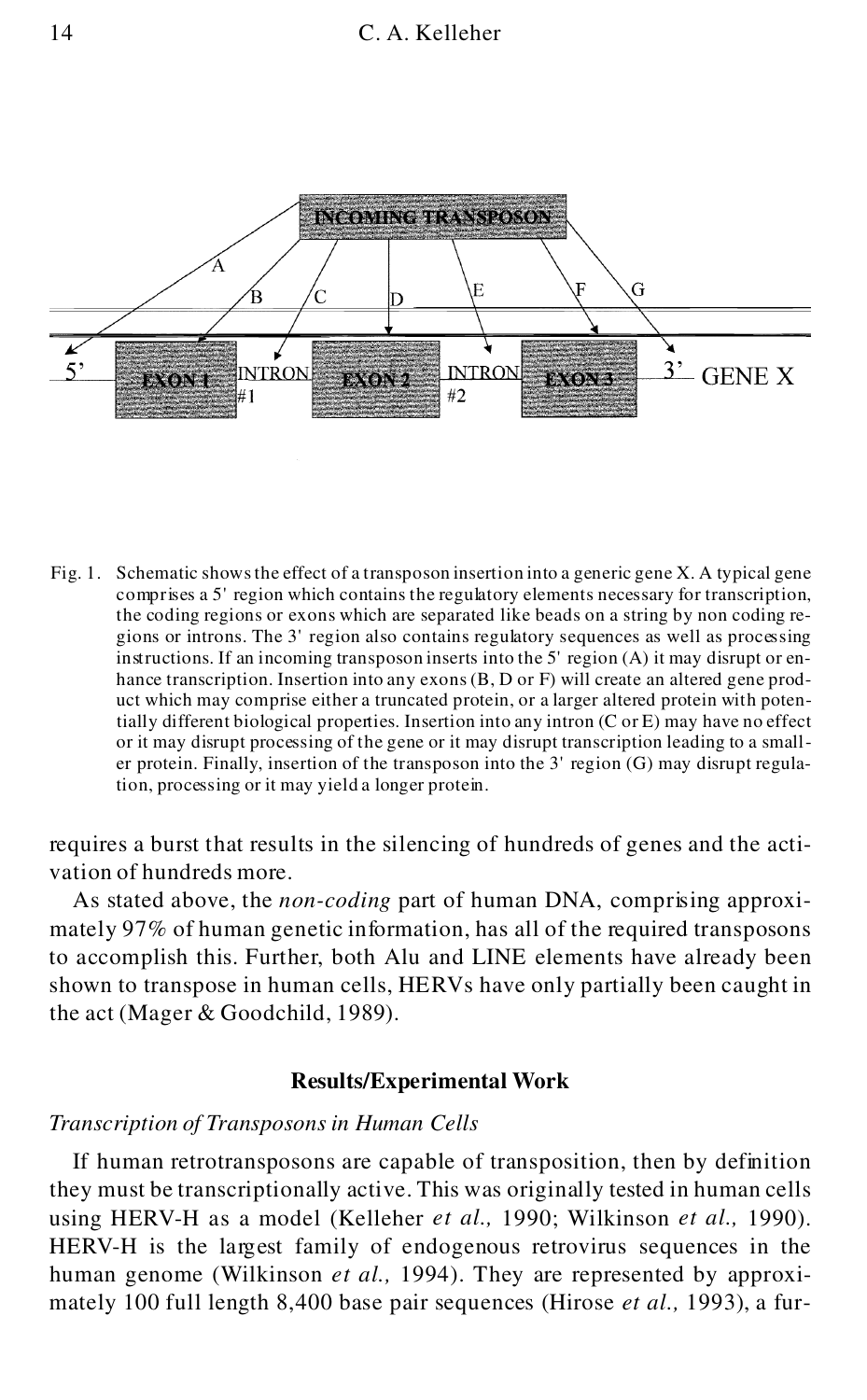ther 900 truncated 5,600 base pair sequences and a further 1,000 short sequences called long terminal repeats (LTR) (Mager & Henthorn, 1984); Mager & Freeman, 1987). HERV-H family members have the main structural features of retroviruses (Feuchter & Mager, 1990). In fact it has been proposed (Temin, 1974), although it is controversial (Roswitha *et al.,*1996), that HERVs are the evolutionary precursors of modern day retroviruses such as HIV. The important point is that HERVs use almost identical mechanisms as retroviruses to insert into a new genetic location. While retroviruses infect neighboring cells, HERVs "infect" neighboring chromosomes within a cell.

By isolating and purifying mRNA from normal human blood donor peripheral blood mononuclear cells (PBMCs) and cancer cells, we (Kelleher *et al.,* 1990; Wilkinson *et al.,* 1990) and others ( Johansen *et al.,* 1989, Liu & Abraham, 1991) used Northern blot analysis to show that HERV-H sequences are indeed transcribed in a variety of human cancer cells as well as in some normal cells. The highest level of transcription in normal cells occurred in full term placenta with some low level transcription in peripheral blood mononuclear cells (PBMC) (Kelleher *et al.,* 1990, Wilkinson *et al.,* 1990). Subsequently, others have confirmed our finding that there is transcription, albeit at a low level, of HERV sequences in PBMCs from normal individuals (Medstand *et al.,* 1992; Krieg *et al.,* 1992; Brodsky *et al.,* 1993). Therefore the first requirement for the hypothesis in this paper has been met.

# *Transcription of a Transposon Cassette in Human Cells*

In order for a human transposon burst to be most easily facilitated, all three main families of transposons should be capable of simultaneous transcription in the same population of cells. This would greatly increase the probability for multiple genes being concurrently altered as a result of the burst. The targeting could result in enhancement of current gene function, activation of new gene transcription, silencing of current gene transcription, the creation of new mRNA by means of fusion transcripts or novel splicing mechanisms or the deletion of existing genes (see Figure 1). It should be noted that all of the above transposition mediated changes have been described for mammalian genomes (Amariglio & Rechavi, 1993, and references therein).

To examine the structure of the transcripts that are present at low levels in normal human PBMCs we needed to significantly boost their transcription. Highly purified T cells from a number of different normal donors were artificially activated and it was shown that the transcription level of the HERVcontaining mRNA was dramatically boosted (Kelleher *et al.,* 1996).

Interestingly, we also found (Kelleher *et al.,* 1996) that following the activation of T cells, the transcription of the cassette was very tightly temporally controlled. Within 3–4 hours of the cell stimulus, transcription was markedly increased, reaching a maximum after 8 hours and then declining to basal levels within 24 hours.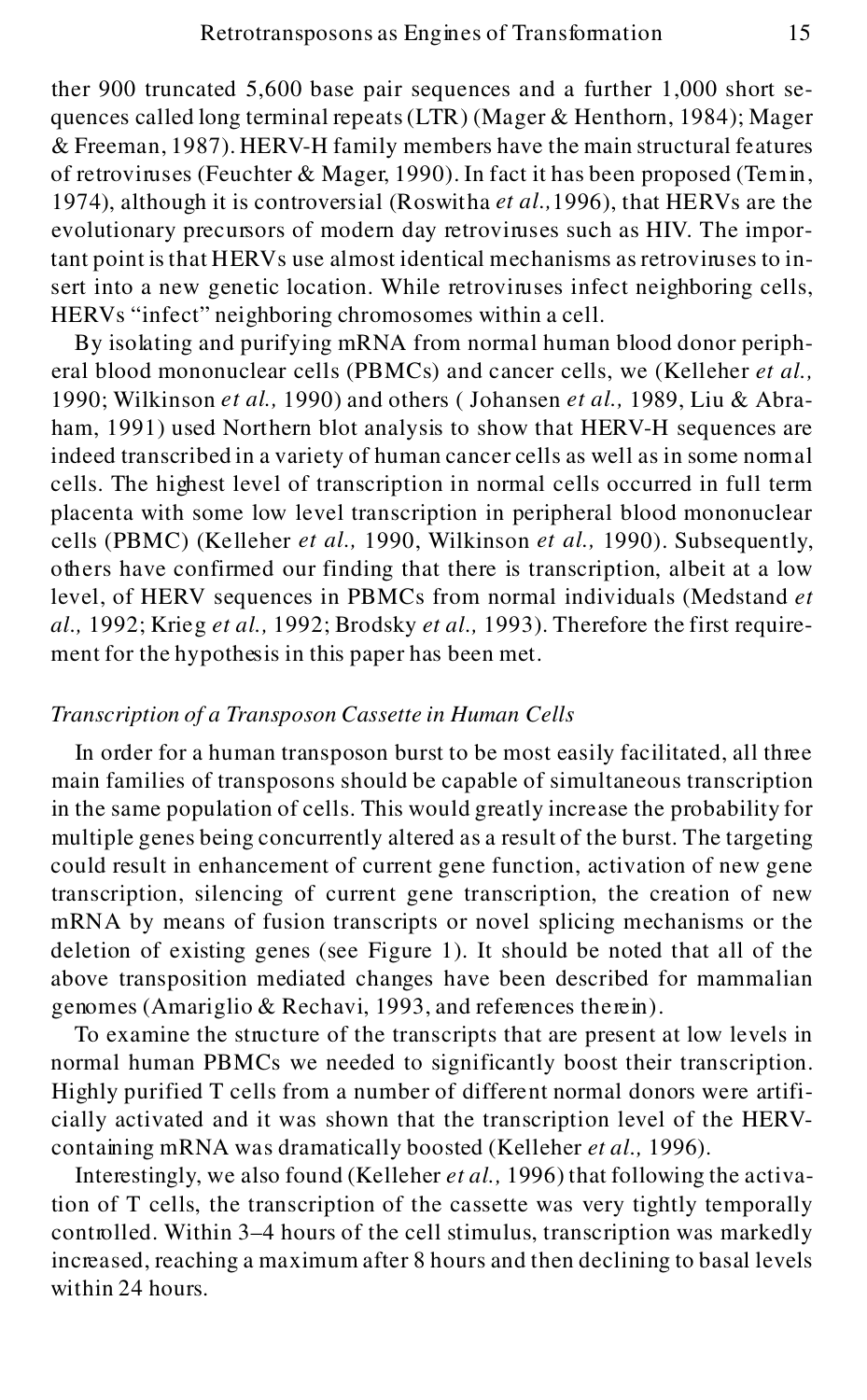#### *Genetic Structure of the Transposon Cassette from Human T cells*

Using standard molecular techniques we isolated and analyzed a 1,700 base pair region of the transcript from human PBMC (Kelleher *et al.,* 1996). We then fully sequenced the region using DNA sequencing methodology.

Figure 2 shows that the transcript is not composed of a single family of transposons which we had originally envisaged. Rather, it has a novel "beadson-a-string" structure comprising *all three major families* of retrotransposons (SINEs, LINEs and HERVs) that are found in humans in a single mRNA. The transcript contains SINE, LINE and two different types of HERV sequences, all tandemly linked (Kelleher *et. al.,* 1996). This was the first description of the structure of a human transposon cassette, although cassette like modular configurations of regulatory genes in mRNA have been described in *Strongy locentrotus purpuratus,* the sea urchin (Nemer *et al.,* 1993).

Another noteworthy structure in the cassette, also shown in Figure 2, is the presence of an "A-T" rich region of approximately 214 bases. Interspe rsed in this region are six ATTTA motifs. These ATTTA motifs are known to be important in regulating mRNA stability (Peltz *et al.,* 1991). The presence of so many unmutated ATTTA motifs in such a short region (214 base pairs) strongly suggests that the levels of this unusual transposon cassette are tightly regulated in the cell.

The isolation and characterization of this transposon cassette from human immune cells showed that all three families of human retrotransposons can be simultaneously transcribed in T cells. Thus, a second prerequisite for the hypoth esis in this paper has been fulfilled.



Fig. 2. The 1700 base pair sequence contains two different families of HERVs (called HERV-A and HERV-H) a LINE sequence and a SINE (Alu ) sequence. In addition it contains an "A-T" rich region which has six separate repeats of the "ATTTA" motif which is known to regulate stability of RNA (Peltz *et al.,* 1991).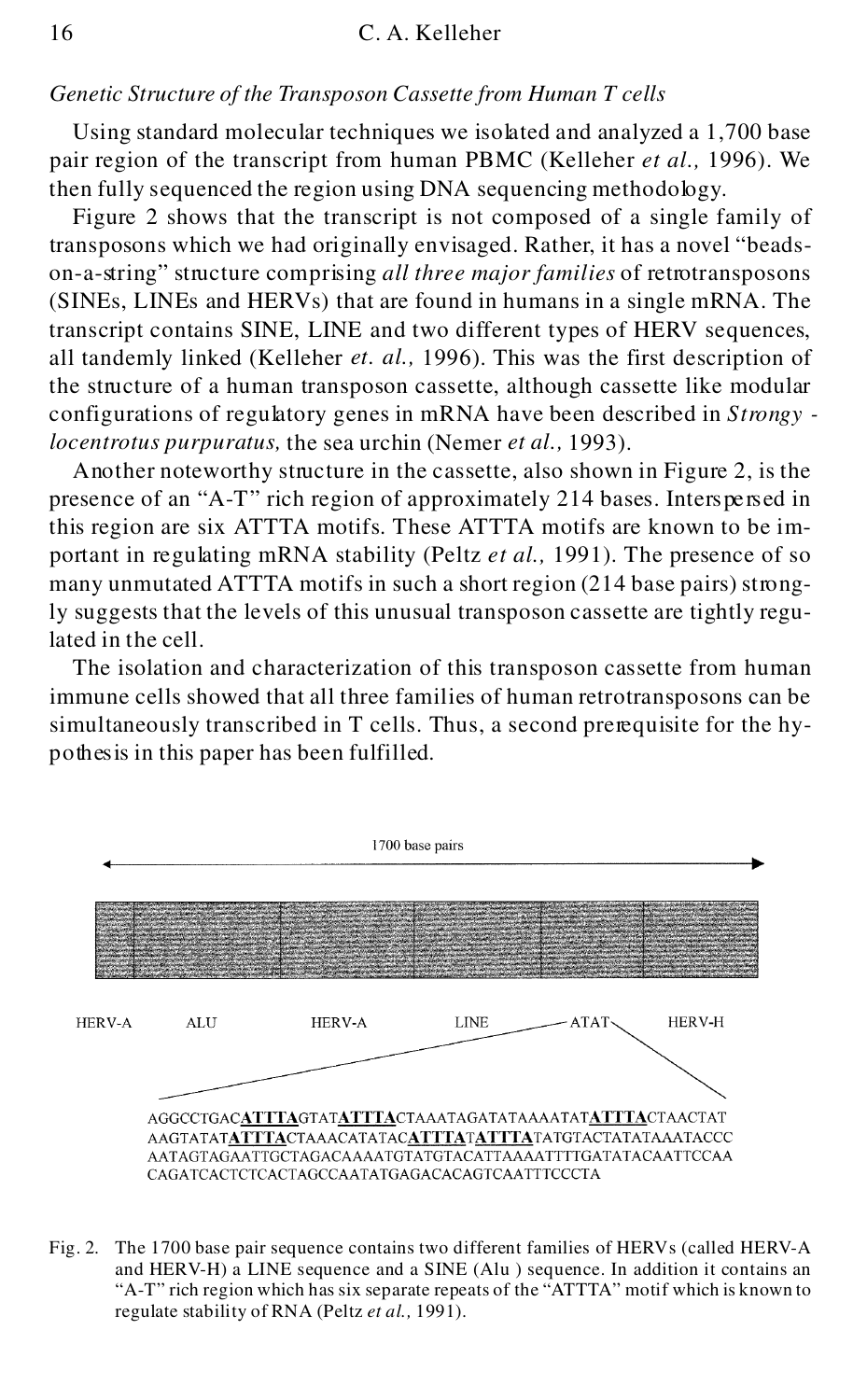# *Identifying Locations of Transposon Target Sequences in Human Structural Genes*

In order for a final large-scale transposition burst to occur, transcription of appropriate genes that play an important role in the structure of the human body would need to be silenced. This silencing could occur either preceding, or simultaneously with, a second wave of transposition that would activate a battery of novel genes. Type I collagen is the most abundant extracellular protein of bones, and is essential for bone streng th. Collagen is also a major constituent of tendons, ligaments and skin. Twenty percent of the chemical constituents of muscle is protein, of which the most abundant is myosin. Actin is a major constituent of the thin filaments of striated muscle and tropomyosin and troponin complexes comprise the remaining third of thin filament mass. By searching the Genbank [\(www.ncbi.nlm.nih.gov/Web/Search/index.html\)](http://www.ncbi.nlm.nih.gov/Web/Search/index.html%29) and Genemap [\(www.ncbi.nlm.nih.gov/SCIENCE96/ResTools.html\)](http://www.ncbi.nlm.nih.gov/SCIENCE96/ResTools.html%29) databases and utilizing the BLAST nucleotide/protein search algorithms (Altschul *et al.,* 1990, 1997) the chromosomal locations and repetitive DNA content of the main structural genes in the human body were identified. These genes are collagen, myosin, actin, tropomyosin, troponin, keratin and tubulin. Table 1 shows that all the structural genes examined contain bona fide Alu transposon sequences, embedded in different regions of the genes. This result suggests that in a future transposition burst involving Alu elements, transcription of all of the above structural genes could theoretically be silenced by means of insertion of the Alu element into the gene near the already embedded Alu, or else by simple deletion of the whole gene by Alu mediated homologous recombination. Such a transposition burst involving every cell of the body would cease new muscle/bone/tendon/skin/hair production.

# **Discussion**

# *Spiritual Evolution, the Emergence of a Light Body, and Survival After Death*

In this paper, I first propose a transposon mediated molecular mechanism for human bodily transformation. Second, in this and a previous paper (Kelleher *et al.,* 1996), the structure of an unusual transposon cassette, isolated from the human immune system, is described. Third, I propose to test the hypothesis that human bodily transformation can proceed *via* transposon activation by monitoring cassette transcription in human populations who are intermediate in the enlightenment process.

To date, all of the documented descriptions of the emergence of the light body have been in humans who have attained spiritual mastery. The transformation appears to be the culmination of an unusually sustained focus, sometimes for a lifetime, on the goal of spiritual evolution. Importantly, this phenomenon appears to be independent of culture and religious belief.

In addition, many, but not all, of these descriptions refer to human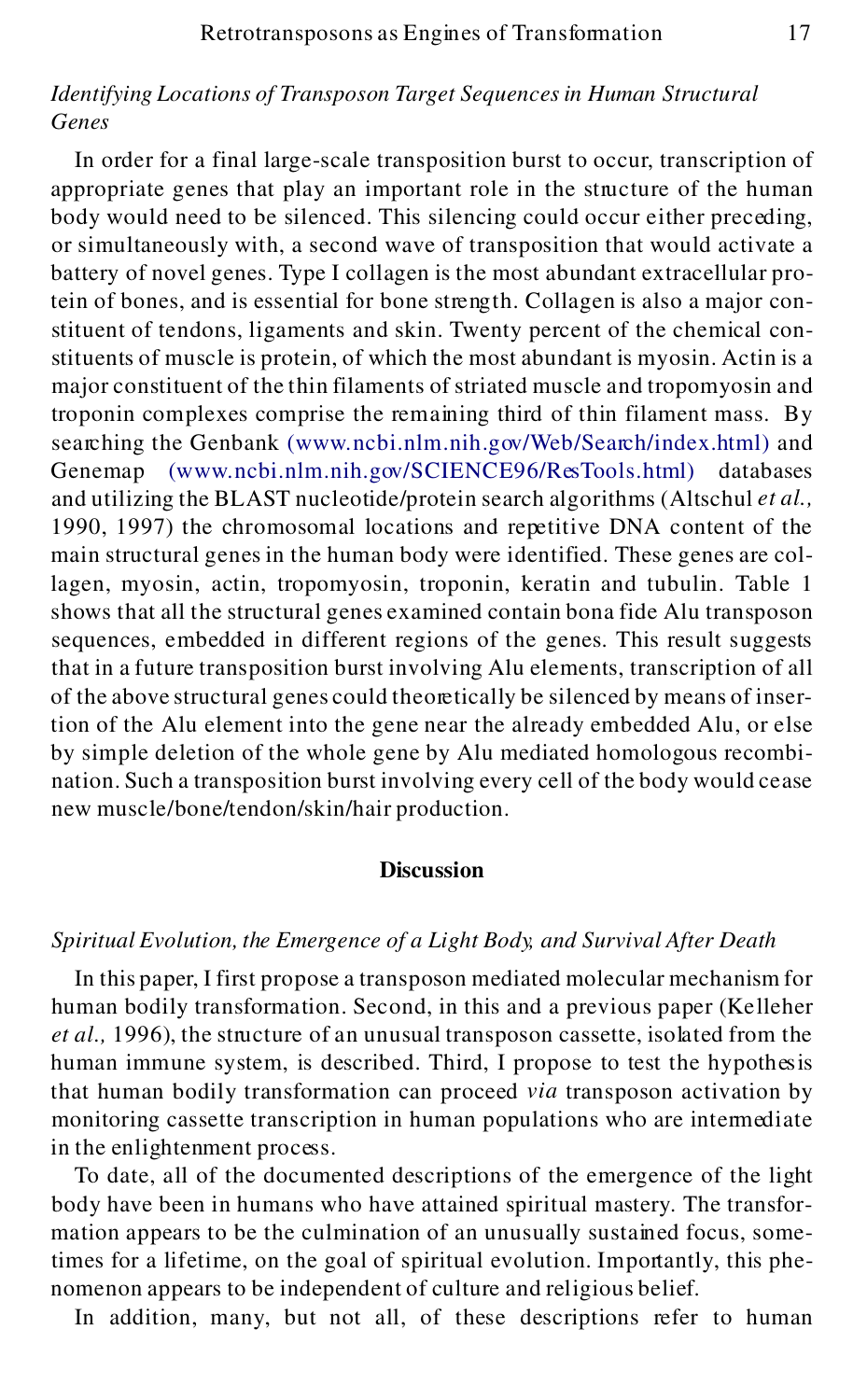### 18 C. A. Kelleher

#### TABLE 1

The summary of transposon sequences in human structural proteins (as of March 1998) used Gene Map, GenBank and BLAST searches (see text). Chromosome location refers to which of the 23 pairs of chromosomes the genes (or gene families) are located. Since the databases are being updated daily, the above data will be in need of future revision. Because of the preliminary nature of the chromosomal assignments and the genome sequencing effort, some data on pseudogenes may be included.

| Protein     | Function                          | Chromosome<br>location<br>(Gene Map Search) | SINE, LINE or HERV?<br>(GenBank/Entrez Search)                                     | GenBank<br>Accession# |
|-------------|-----------------------------------|---------------------------------------------|------------------------------------------------------------------------------------|-----------------------|
| Collagen    | Bone, tendons,<br>Ligaments, skin | 1,2,6,7,9,11,12<br>13, 21, X                | Alu in $COL \alpha1$ (VII)<br>Alu, LINE in COL1A2<br>(Intron 40)                   | AA789067<br>AF004877  |
|             |                                   |                                             | Alu in COL 4A3                                                                     | S78699                |
|             |                                   |                                             | Alu in COL 3A1                                                                     | M26939                |
| Myosin      | Muscle                            | 2,3,12,14,16,17<br>18                       | Alu, LTR in Myosin heavy<br>chain, smooth muscle isoform                           | AA465475              |
|             |                                   |                                             | Alu in Myosin heavy chain,<br>Skeletal muscle                                      | AA211627              |
|             |                                   |                                             | Alu in Myosin heavy chain,<br>Cardiac muscle $\beta$ isoform                       | AA180111              |
|             |                                   |                                             | Alu in Myosin light chain 3<br>Skeletal muscle isoform                             | W84601                |
| Actin       | Muscle                            | 2,7,10,15                                   | Alu in chromosome $7 \beta$ actin                                                  | U19757                |
| Tropomyosin | Muscle                            | 9,15                                        | Alu in Tropomyosin, cytoskeletal<br>Alu in Tropomyosin $\alpha$<br>Skeletal muscle | AA180752<br>AA180999  |
|             |                                   |                                             | Alu, PTR7 in Tropomyosin<br>Fibroblast Isoform TM3                                 | AA075778              |
| Troponin    | Muscle                            | 1                                           | Alu in 3' intron of slow skeletal<br>Troponin T (TNNT1)                            |                       |
|             |                                   |                                             | Aluin fast skel. Troponin T                                                        | AA194223              |
| Keratin     | Hair, teeth                       | 5, 12, 17                                   | Aluin Keratin 18                                                                   | M24842,<br>M19353,    |
|             |                                   |                                             | Alu in Type I epidermal<br>Keratin                                                 | X12799<br>J00124      |
| Tubulin     | Cytoskeleton                      | 6,8,11,12,22                                | 10 Alu elements in $5\beta$ tubulin<br>(Intron III)                                | X00734                |

consciousness that survives exit from the physical world. Therefore, as a topic in the field of survival of consciousness research, the emergence of a light body deserves further study.

It is possible that there are stages on the road to the attainment of enlighten ment, and that these stages are experienced by a great number of ordinary people. A testable prediction in this paper is that transcription of the transposon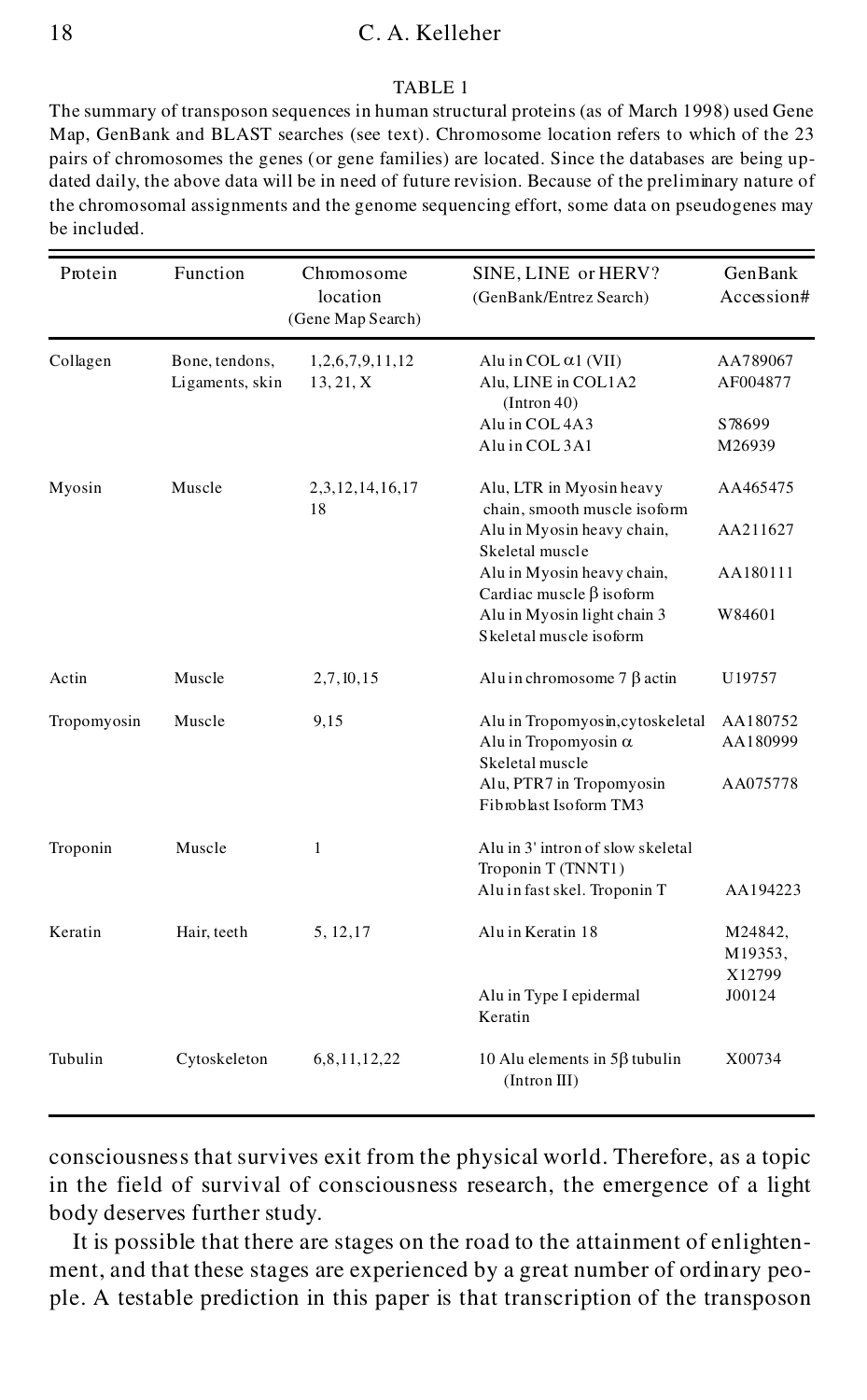cassette should be increased in people who are experiencing intermediate stages in spiritual evolution. One such stage may be meditation and deep religious observance. Other stages may include the near death experience as well as UFO encounters. Interestingly, there are psychological data to suggest that the behavioral and psychosocial consequences of NDEs and close encounter experiences are remarkably similar (Ring, 1992, and references therein) and that they involve profound changes in attitude and behavior. Indeed, Ring (1992) has proposed that the NDE and close encounter experiences are triggers for spiritual development.

# *Cancer as a Model for Accumulation of Transposon Generated Mutations*

In her discussion on "astounding" intricacies of plant genome reprogramming, McClintock (1984) said: "But this (plant genome reprogramming) is no more astounding, it would seem, than the sharing of a single genome by two brilliantly designed organisms, the caterpillar and the moth. It is becoming increasingly apparent that we know little of the potentials of a genome. Nevertheless, much evidence tells us that they must be vast." A tumor cell is one of the better known examples in humans of a cell that carries a reprogrammed genome.

The development of a tumor, which evolves from a single cell to become a disease that can engulf the human body, in most cases is a slow and gradual process (Vogelstein & Kinzler, 1993). Several distinct mutations (three to six) accumulate over time, sometimes decades (Vogelstein & Kinzler, 1993). As already described, in some cases these steps involve transposon mediated insertional mutagenesis (Morse *et al.,* 1988; Miki *et al.,* 1992).

It can be proposed that the attainment of enlightenment is also a multi-step process, proceeding over time from a series of experiences, including the near death experience, meditation, and other stimuli, each accompanied by transposon activation. The culmination of this process after many years of dedicated discipline, which the vast majority of humans never reach, is a massive transposition burst associated with the attainment of enlightenment.

Just as many of the tests for cancer in the laboratory involve testing for gene rearrangements, translocations, duplications, deletions, in versions or amplifications, testing for transposon activity could be done at the RNA level, since transcription is the first step in the mechanism of retro-transposition. Transpositions occurring in the brain or in other organs during a person's lifetime would be difficult to detect because of the dangers and inconveniences of biopsy sampling. In contrast, retrotransposon activity in the immune system would be readily detectable because of the ease of blood sampling. As stated earlier, many of the *de novo* transposition events documented in humans have been those found retrospectively in tumor cells. Therefore, the multi step nature, the genetic basis and the long time period for cancer evolution all suggest parallels for modeling the molecular steps on the road to enlightenment. Further, the development of cancer from a single or a few neoplastic cells to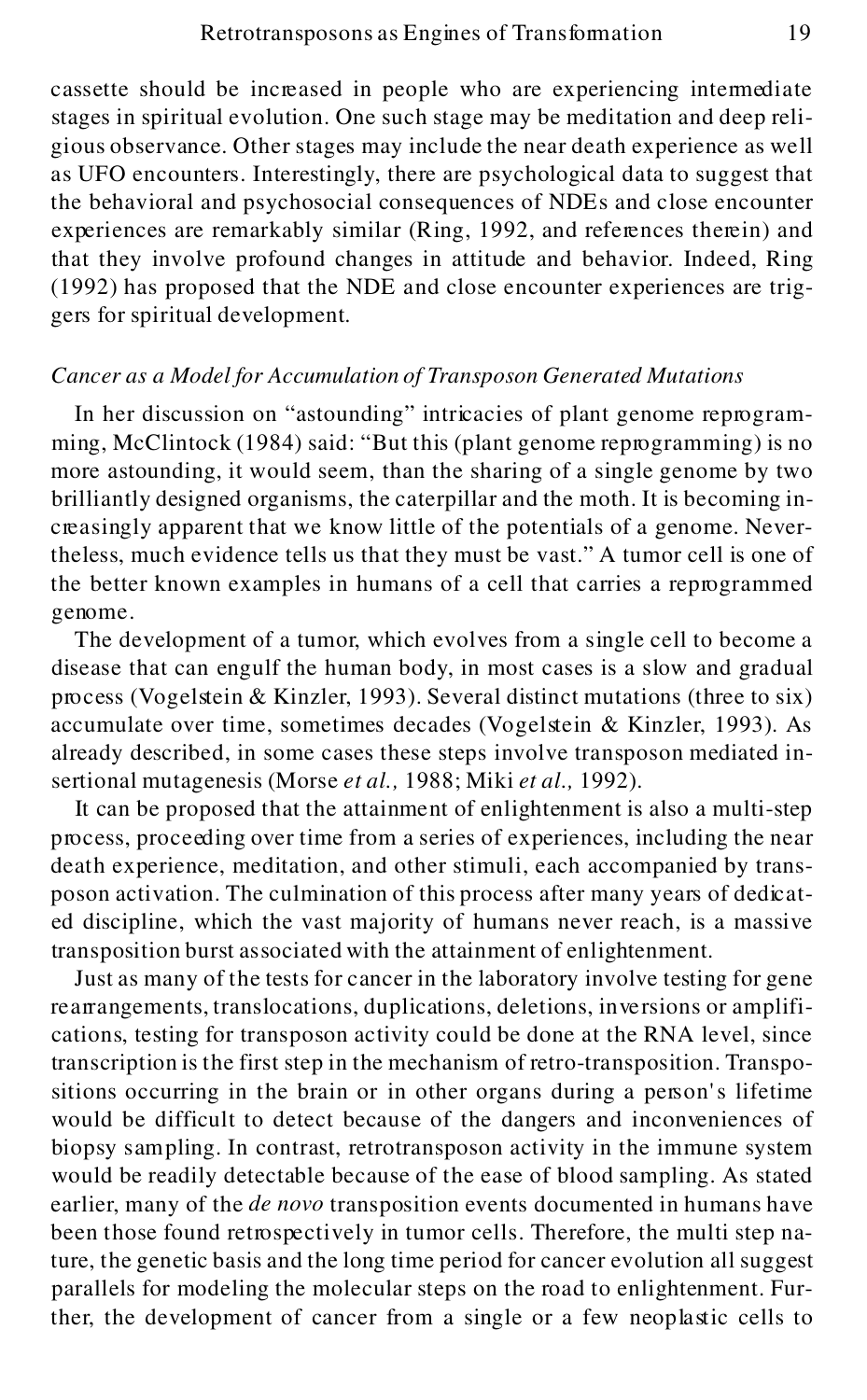multiple metastases in distant regions and organs of the body is an everyday example of the capacity of the human genome to effect large-scale, body-wide somatic change in a single generation.

#### *The Transposon Cassette as a Molecular Marker in Humans*

It is known in many religious disciplines, that meditative practices are common steps on the way to enlightenment. Although some of the physical and psychological effects of meditation are well known (Murphy & Donovan, 1997), the physical effects of the enlightenment process, because of its rarity, remain at the anecdotal level. Dramatic metabolic and electroencephalographic changes have been seen during Buddhist meditation (Benson *et al.,* 1982, 1990). But changes to gene transcription did not feature in these studies. In his book *Living with Kundalini* (Krishna, 1993), Gopi Krishna describes his subjective experience following the rise of the kundalini: "...my whole organism was reacting to a new situation created inside by an altered activity of the vital organs to adjust itself to the changed environment within. Undoubtedly the disorder in my body was caused by the rapid passage of the luminous vital energy from cell to cell."

It is important to note that the transposon mediated transformation does not explain all of the phenomena associated with enlightenment, for example levitation and bilocation. The extraordinary physical effects of human beings coming to enlightenment may be an extension of those experienced during meditation (Murphy, 1992). Therefore, testing the transcription levels of transposons in the blood cells of individuals who are pursuing meditation will test the hypothesis of whether the cassette described in this paper could be used as a molecular marker for people on the road to transformation. In addition, testing transposon transcription in those people who have recently undergone near death experiences or close encounters with UFOs would considerably streng then the hypothes is. Previous work (Kelleher et al., 1990, 1996; Wilkinson *et al.,* 1990) and the work of others (Medstand *et al.,* 1992; Krieg *et al.,* 1992; Brodsky *et al,.* 1993) has gone some way towards establishing a baseline for HERV transcription in normal individuals. The data in this paper would predict a higher transposon transcription level in the PBMCs of those undergoing deep meditation practice, in those who have recently experienced NDEs or close encounters with UFOs. Such a test is routine for most molecular biological laboratories.

#### *The Placement of Transposon Sequences in the Human Genome*

Some of the main gene families associated with the fundamental structure of the human body are given in Table 1. The genes for collagen, myosin, actin, tropomyosin, troponin, keratin and tubulin are scattered on multiple chromosomes. Table 1 shows that each of these genes has at least one Alu element located within its genomic configuration.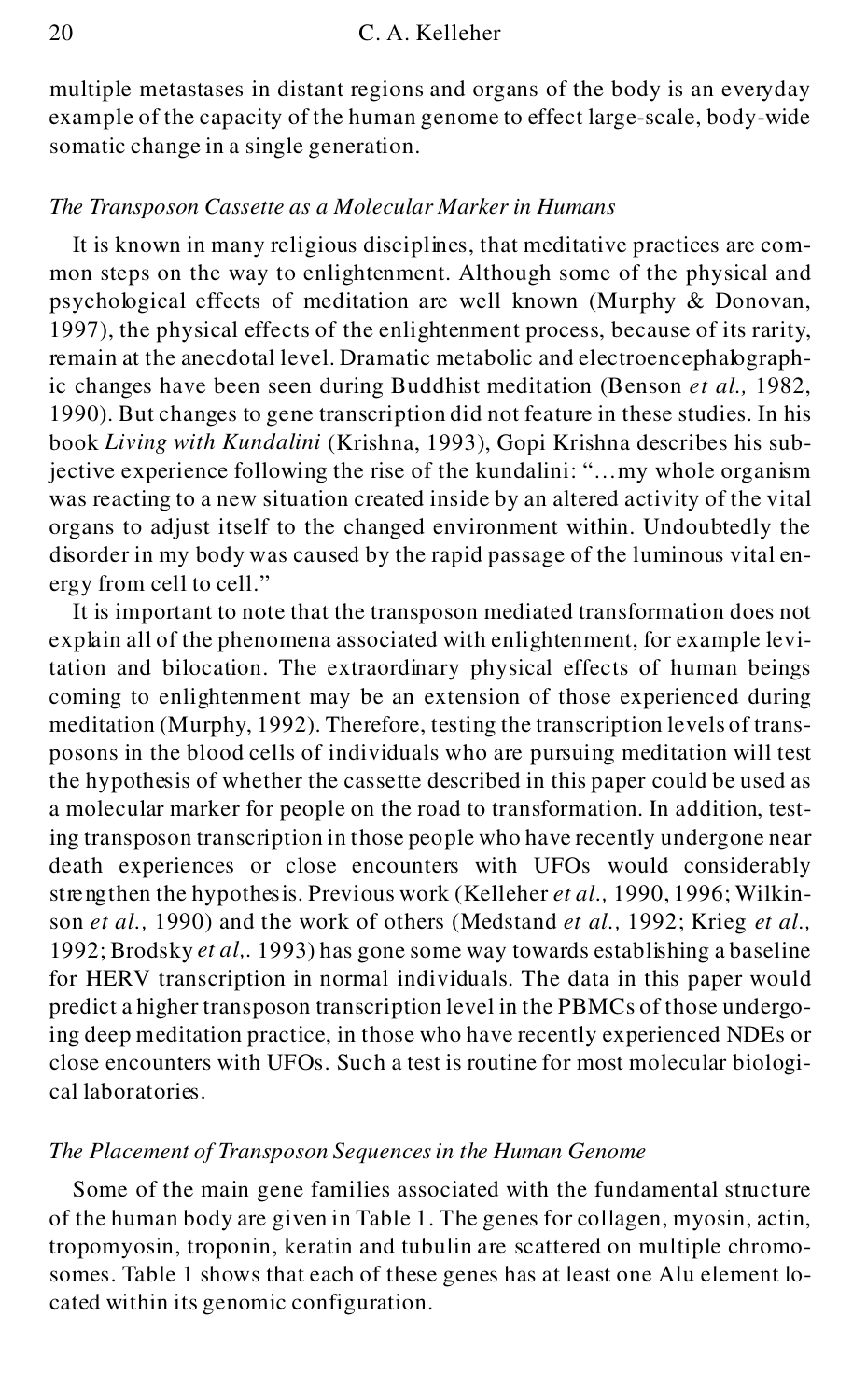To accommodate the hypothesis of a future transposition burst, a series of integration markers in the human genome would be already positioned within these main structural genes to guide incoming transposons to their target. The majority of transposons in the human genome are non-functional and contain multiple stop codons. Although two decades ago widely dismissed as evolutionary junk or "selfish DNA" (Orgel & Crick,1980) the presence of widely d ispersed, non-functional transposons in the human genome may facilitate an upcoming transposition burst. For example, it has been shown in yeast that transposon integration hotspots contain copies of similar sequences (Ji *et al.,* 1993). Likewise, in humans HERVs have been shown to target deletion of sequences containing same family HERVs by homologous recombination (for example, Mager & Goodchild, 1989) and similarly Alu sequences target other Alus for deletion (Nystrom-Lahti *et al.,* 1995). Therefore, the data in Table 1 suggest that each of the structural genes in human DNA contain the necessary transposon target sequences that are necessary to halt production of that protein.

From an evolutionary standpoint, it makes sense that a positional transposon marker is non-functional, otherwise its position may change over time. Its purpose is to provide the necessary sequence homology that will guide the successful targeting, followed by integration, of a fully functional incoming transposon. It is outside the scope of this paper to discuss whether the place ment in evolutionary history of SINE, LINE and HERV transposon sequences in the human genome is random or non-random. Since transposon sequences are present in every form of life on the planet, from bacteria to humans, and are established drivers of evolution (Finnegan, 1989; Ratner & Vasil'eva, 1992; McDonald 1990, 1993; Kloeckener-Gruissem & Freeling 1995), and possibly speciation (Ginzburg *et al.,* 1984; Wisotzkey *et al.,* 1997), the transformative mechanism in humans associated with enlightenment could be just one of many transposon mediated pathways in evolution.

Regardless of the evolutionary mechanisms used for their placement, the preliminary data on their position in the human genome (Table 1) suggests the possibility of deletion, and hence inactivation, as a result of a future transposition burst. It is the positioning of these retrotransposon sequences, relative to the genes, which should determine whether, in the future they will be activated or repressed during a transposition burst. Such a non-random transposition burst could fall into the evolutionary mechanism called adaptive mutation described for bacteria originally by Cairns *et al.,* (1988) and subsequently by Hall (1998 and references therein). Second, it is of interest that others have independently noted long range order in the non coding (intron), but not in the coding (exon) sequences of DNA (Peng *et al.,* 1992), although the biological function, if any, of this order has not been elucidated.

So far only about 2–4% of the human genome has been sequenced, (Rowen *et al.,* 1997). Therefore, there is insufficient data to judge the total pattern of the placement of transposon sequences in the human genome. This will be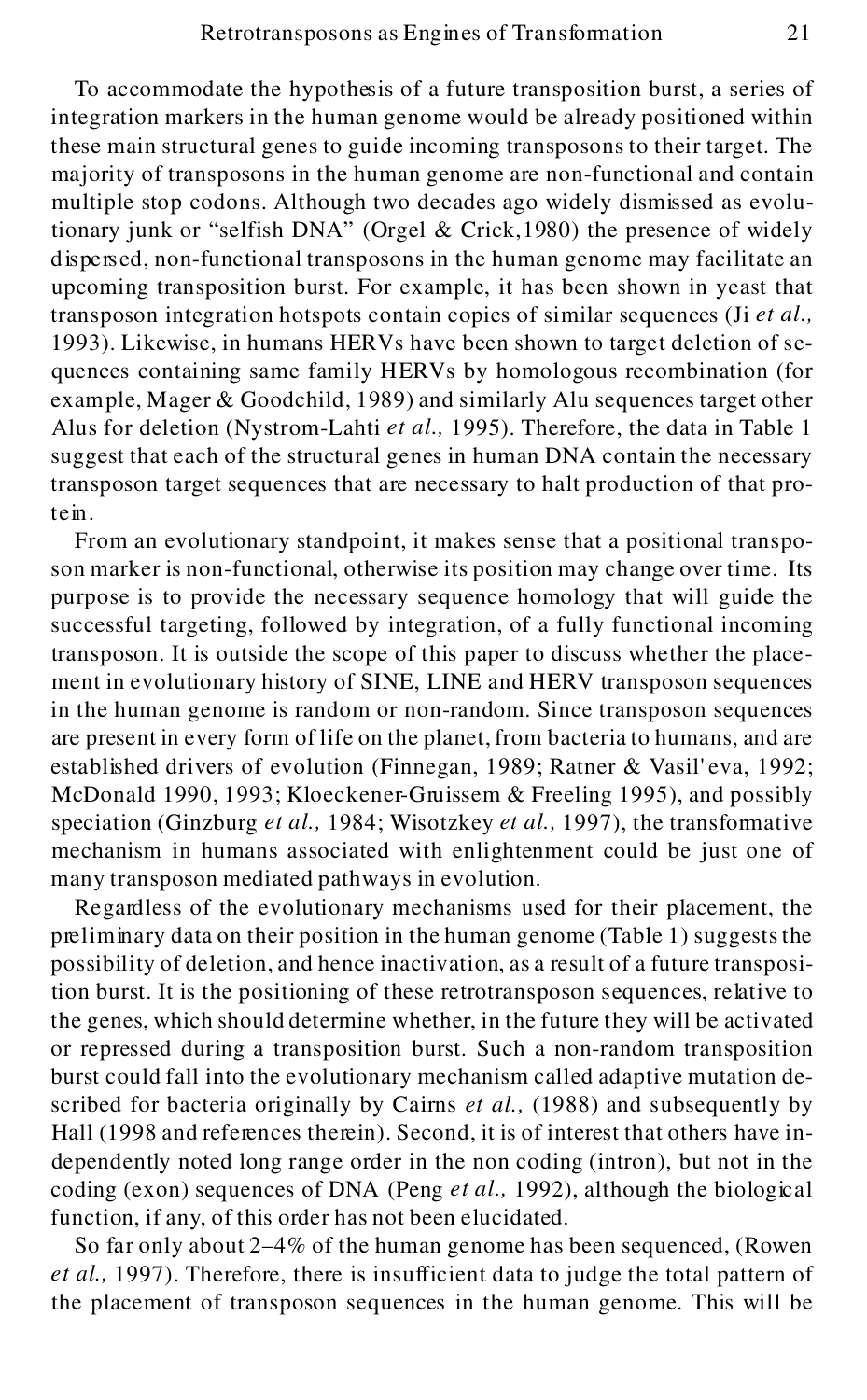remedied in the year 2005, the proposed date for the completion of the human genome sequencing project. At that date, the location of the proposed transposon "guide sequence" in each of the 100,000 genes in the genome can determine whether that particular gene will be transcriptionally silenced or activat ed as a result of a transposition burst. Because such a small percentage  $(2-4\%)$ of the genome has been sequenced, it is impossible in 1999 to predict which genes would be activated to generate a light body. Suffice it to say when the full sequence of the yeast *Saccharomyces cerevisiae* was published, fully 50% of the approximately 6000 genes had unknown function (Goffeau *et al,.* 1996). Nevertheless, the prediction that the genes for each of the main structural components of the human body should contain target sequences for transposition insertion has been validated (Table 1). Further, according to the data in Table 1, each of the genes encoding the main structural proteins could be deleted during a transposition burst. This would lead to a complete stop in the production of these proteins in every cell of the body.

In summary, the falsifiable hypothesis in this paper is that the transposon cassette described herein could be used as a molecular marker in human subpopulations undergoing *intermediate steps* on the path to enlightenment. These human subpopulations include, but are not limited to: NDEers, abductees, contactees, meditation practitioners, and spiritual adepts.

### **Acknowledgements**

The initial work for this publication was funded by grants from the National Institutes for Health and from MRC Canada. The National Institute for Discovery Science is funded by Robert Bigelow. This paper is dedicated to Dawn.

#### **References**

- Altschul, S. F., Gish, W., Miller, W., Myers, E. W., and Lipman, D. J. (1990). Basic local alignment search tool. *[Journal of Molecular Biology,](http://www.ingentaselect.com/rpsv/cgi-bin/linker?ext=a&reqidx=/0022-2836^28^29215L.403[aid=36481,csa=0022-2836^26vol=215^26iss=3^26firstpage=403,nlm=2231712])* 215, 403.
- Altschul, S. F., Madden, T. L., Schaffer, A. A., Zhang J., Zhang Z. *et al.* (1997). Gapped BLAST and PSI-BLAST: a new generation of protein database search programs. *[Nucleic Acids Re](http://www.ingentaselect.com/rpsv/cgi-bin/linker?ext=a&reqidx=/0305-1048^28^2925L.3389[aid=169323,csa=0305-1048^26vol=25^26iss=17^26firstpage=3389,nlm=9254694]) search,* [25, 3389.](http://www.ingentaselect.com/rpsv/cgi-bin/linker?ext=a&reqidx=/0305-1048^28^2925L.3389[aid=169323,csa=0305-1048^26vol=25^26iss=17^26firstpage=3389,nlm=9254694])
- Amariglio, N. & Rechavi, G. (1993). Insertional mutagenesis by transposable elements in the mammalian genome. *[Environ. Mol. Mutagen,](http://www.ingentaselect.com/rpsv/cgi-bin/linker?ext=a&reqidx=/0893-6692^28^2921L.212[aid=569084,csa=0893-6692^26vol=21^26iss=3^26firstpage=212,nlm=8385004])* 21, 212.
- Auribindo, S. (1970). The Life Divine. Vol. 19 in *The Collected Works,* pp. 802–803.
- Benson, H., Lehmann, J. W., Malhotra, M. S., Golman, R. F., Hopkins, J. and Epstein, M. D. (1982). Body temperature changes during the practice of g Tum-mo yoga. *Natu re,* [295, 234.](http://www.ingentaselect.com/rpsv/cgi-bin/linker?ext=a&reqidx=/0028-0836^28^29295L.234[aid=569085,nlm=7035966])
- Benson, H., Malhotra, M. S., Goldman, R. F., Jacobs, G. D., and Hopkins, P. J. (1990). Three case reports of the metabolic and electroencephalographic changes during advanced Buddhist meditation techniques. *[Behav. Med icine,](http://www.ingentaselect.com/rpsv/cgi-bin/linker?ext=a&reqidx=/0896-4289^28^2916L.90[aid=569086,csa=0896-4289^26vol=16^26iss=2^26firstpage=90,nlm=2194593])* 16, 90.
- Blackman, S. (1997). *Graceful exits: How Great Beings Die.* New York, Tokyo: Weatherhill.
- Blofeld, J. (1979). *Taoism: The Road to Immortality.* Massacheussets**:** Unwin.
- Brodsky, I., Foley, B., Haines, D., Johnston,J., Cuddy, K., and Gillespie, D. (1993). Expression of HERV-K provinuses in human leukocytes. *Blood*, [81, 2369.](http://www.ingentaselect.com/rpsv/cgi-bin/linker?ext=a&reqidx=/0006-4971^28^2981L.2369[aid=569087,csa=0006-4971^26vol=81^26iss=9^26firstpage=2369,nlm=7683217])
- Cairns, J., Overbaugh, J. and Miller, S. (1988). The Origin of Mutants. *Nature,* [335, 142.](http://www.ingentaselect.com/rpsv/cgi-bin/linker?ext=a&reqidx=/0028-0836^28^29335L.142[aid=523491,csa=0028-0836^26vol=335^26iss=6168^26firstpage=142,nlm=3045565])
- Castenada, C. (1984). *The Fire From Within.* New York: Simon & Schuster.
- Castenada, C. (1981). *The Eagle's Gift.* New York: Simon & Schuster.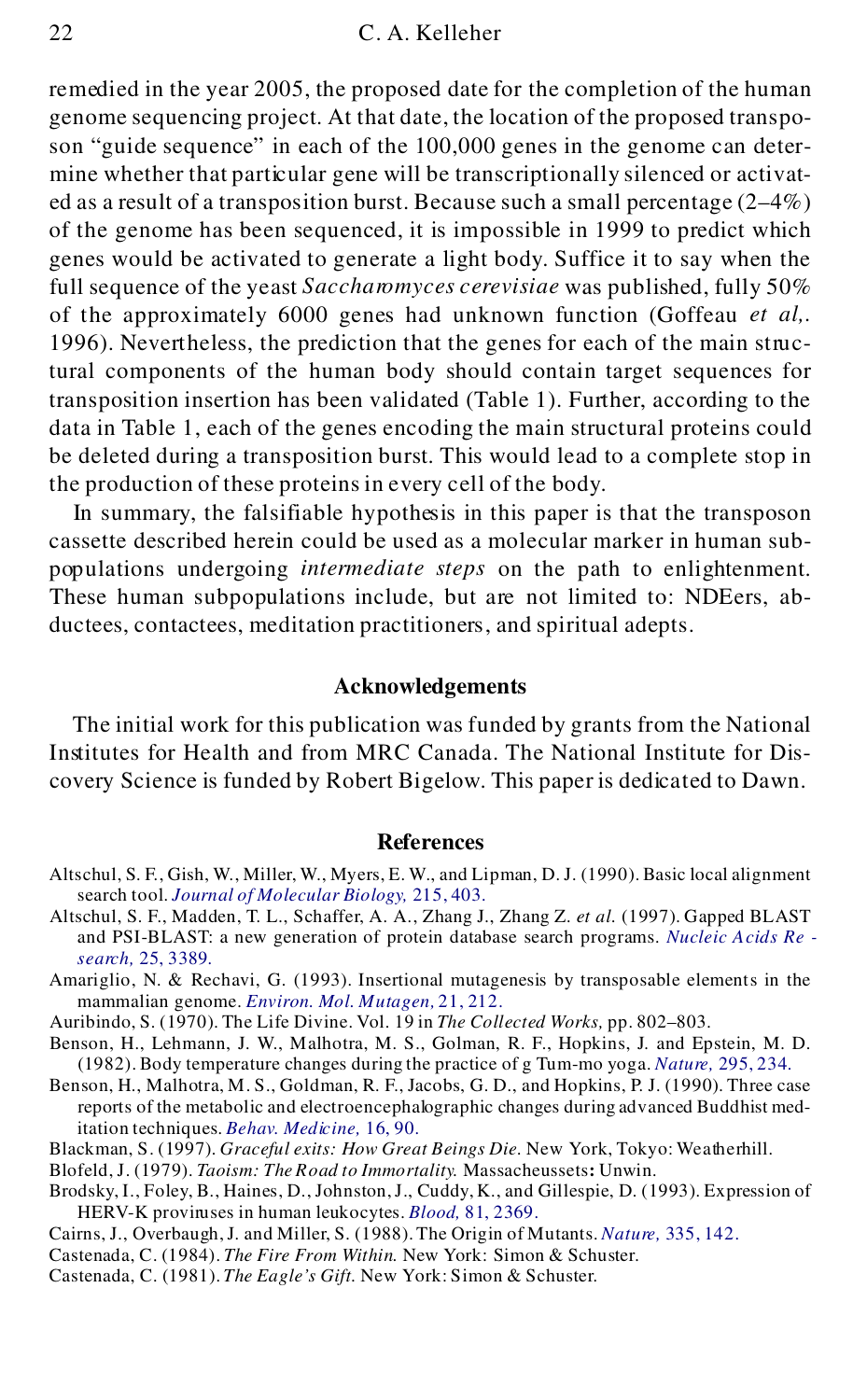- Deininger, P. L. (1989). SINES: short interspersed repeat DNA elements in higher eukaryotes. In *Mobile DNA,* pp 619–636. Edited by D. E. Berg & M. M. Howe. Washington DC: American Society for Microbiology.
- Feuchter, A. & Mager, D. L. (1990). Functional heterogeneity of a large family of human LTRlike promoters and enhancers. *[Nucleic Acids Research,](http://www.ingentaselect.com/rpsv/cgi-bin/linker?ext=a&reqidx=/0305-1048^28^2918L.1261[aid=569088,csa=0305-1048^26vol=18^26iss=5^26firstpage=1261,nlm=1690875])* 18, 1261.
- Fin[negan, D. J. \(1989\). Eukaryotic transposable elements and genome evolution.](http://www.ingentaselect.com/rpsv/cgi-bin/linker?ext=a&reqidx=/0168-9525^28^295L.103[aid=569089,csa=0168-9525^26vol=5^26iss=4^26firstpage=103,nlm=2543105]) *[Trends in Genet](http://www.ingentaselect.com/rpsv/cgi-bin/linker?ext=a&reqidx=/0168-9525^28^295L.103[aid=569089,csa=0168-9525^26vol=5^26iss=4^26firstpage=103,nlm=2543105]) ics,* 5, 103 -107 .
- Gerasimova, T., Mizrokhi, L., and Goegiev, G. (1984). Transposition bursts in genetically unsta ble Dro sophi la Melano gaster. *Nature,* [309, 714.](http://www.ingentaselect.com/rpsv/cgi-bin/linker?ext=a&reqidx=/0028-0836^28^29309L.714[aid=569090,csa=0028-0836^26vol=309^26iss=5970^26firstpage=714])
- Gerasimova, T., Matjunima, L., Mizrokhi, L., and Georgiev, G. (1985). Successive transposition explosions in Drosophila Melanogaster and reverse transpositions of mobile dispersed genetic elements. *[EMBO J.](http://www.ingentaselect.com/rpsv/cgi-bin/linker?ext=a&reqidx=/0261-4189^28^294L.3773[aid=569091])* 4, 3773.
- Ginzburg, L. R., Bingham, P. M., and Yoo, S. (1984). On the theory of speciation induced by transposable elements. *Genetics*, 107, 331.
- Goffeau, A., Barrell, B.G., Bussey, H. *et al.* (1996). Life with 6000 Genes. *Science,* [274, 546.](http://www.ingentaselect.com/rpsv/cgi-bin/linker?ext=a&reqidx=/0036-8075^28^29274L.546[aid=569093,csa=0036-8075^26vol=274^26iss=5287^26firstpage=546,nlm=8849441])
- Hall, B. G. (1998). Activation of the Bgl Operon by Adaptive Mutation. *[Mol. Biol. Evol.](http://www.ingentaselect.com/rpsv/cgi-bin/linker?ext=a&reqidx=/0737-4038^28^2915L.1[aid=569094,csa=0737-4038^26vol=15^26iss=1^26firstpage=1,nlm=9491599])* 15, 1.
- Hirose, Y., Takamatsu, M., and Harada, F. (1993). Presence of *env* genes in members of the RTVL- H family of human endogenousretrovirus like elements. *[Virology,](http://www.ingentaselect.com/rpsv/cgi-bin/linker?ext=a&reqidx=/0042-6822^28^29192L.52[aid=569095,csa=0042-6822^26vol=192^26iss=1^26firstpage=52,nlm=8517031])* 192, 52.
- Isherwood, C. (1959). Ramakrishna and his disciples. New York**:** Simon & Schuster.
- Ji, H., Moore, D. P., Blomberg, M. A., Braiterman, L. T., Voytas, D. F., Natsoulis, G., and Boeke, J. D. (1993). Hotspots for unselected Ty 1 transposition events on yeast chromosome III are near tRNA genes and LTR sequences. *Cell,* [73, 1007.](http://www.ingentaselect.com/rpsv/cgi-bin/linker?ext=a&reqidx=/0092-8674^28^2973L.1007[aid=569096,csa=0092-8674^26vol=73^26iss=5^26firstpage=1007,nlm=8388781])
- Johansen, T., Holm, T,. and Bjorklid, E. (1989). Members of the RTVL-H family of human en dogenous retrovirus-like elements are expressed in placenta. *Gene,* [79, 259.](http://www.ingentaselect.com/rpsv/cgi-bin/linker?ext=a&reqidx=/0378-1119^28^2979L.259[aid=569097,csa=0378-1119^26vol=79^26iss=2^26firstpage=259,nlm=2551777])
- Kazazian, H. H., Wong, C., Youssoufian, H., Scott, A. F., Phillips, D. G., and Antonirakis, S. E. (1988). Haemophilia A resulting from de novo insertion of L1 reveals a novel mechanism for mutation in man. *Nature,* [332, 164.](http://www.ingentaselect.com/rpsv/cgi-bin/linker?ext=a&reqidx=/0028-0836^28^29332L.164[aid=569098,csa=0028-0836^26vol=332^26iss=6160^26firstpage=164,nlm=2831458])
- Kelleher, C. A., Wilkinson, D. A., Freeman, J. D., Mager, D. L., and Gelfand, E. W. (1996). Ex pression of novel transposon-containing mRNAs in human T cells. *[Journal of General Viro lo](http://www.ingentaselect.com/rpsv/cgi-bin/linker?ext=a&reqidx=/0022-1317^28^2977L.1101[aid=569099,csa=0022-1317^26vol=77^26iss=5^26firstpage=1101,nlm=8609476]) gy*[, 77,1101.](http://www.ingentaselect.com/rpsv/cgi-bin/linker?ext=a&reqidx=/0022-1317^28^2977L.1101[aid=569099,csa=0022-1317^26vol=77^26iss=5^26firstpage=1101,nlm=8609476])
- Kelleher, C. A., Wilkinson, D. A., and Mager, D. L. (1990). Abnormal expression of a novel transcript polyadenylated by a human endogenous long terminal repeat (LTR) in primary human leukemic marrow and blood cells. *Blood,* 76, 234a.
- Kloeckener-Gru issem, B., & Freeling, M. (1995). Transposon-induced promoter scrambling: a mechanism for the evolution of new allelles. *[Pro ceedings of the National](http://www.ingentaselect.com/rpsv/cgi-bin/linker?ext=a&reqidx=/0027-8424^28^2992L.1836[aid=569101,csa=0027-8424^26vol=92^26iss=6^26firstpage=1836,nlm=7892187]) Academy of Science,* [92, 1836.](http://www.ingentaselect.com/rpsv/cgi-bin/linker?ext=a&reqidx=/0027-8424^28^2992L.1836[aid=569101,csa=0027-8424^26vol=92^26iss=6^26firstpage=1836,nlm=7892187])
- Krieg, A., Gourley, M. F., Klinman, D. M., Perl, A. and Steinberg, A.D. (1992). Heterogeneous expression and coordinate regulation of endogenous retroviral sequences in human peripheral blood mononuclear cells. *[AIDS Research and Human Retroviru ses,](http://www.ingentaselect.com/rpsv/cgi-bin/linker?ext=a&reqidx=/0889-2229^28^298L.1991[aid=569102,nlm=1493049])* 8, 1991.
- Krishna, G. (1993). In *Living With Kundalini: Autobiography of Gopi Krishna.* (Ed.) Shepard, L. Boston & London: Shambala.
- Lhalungpa, L. P. (1982). *The Life of Milarepa. A New Translation from the Tibetan.* Boulder, Colorado: Prajna Press.
- Liu, A. Y. & Abraham, B. A. (1991). Subtractive cloning of a hybrid human endogenous retrovings and calbindin gene in the prostate cell line PC3. *[Cancer Research, 51,](http://www.ingentaselect.com/rpsv/cgi-bin/linker?ext=a&reqidx=/0008-5472^28^2951L.4107[aid=569103,csa=0008-5472^26vol=51^26iss=15^26firstpage=4107,nlm=1713126])* 4107 .
- Mager, D. L. & Freeman, J. D. (1987). Human endogenous retroviruslike genome with type C *pol* sequences and *gag* sequences related to human T cell lymphotropic viruses. *Journal of Viro lo gy,* 73, 2463.
- Mager, D. L. & Goodchild, N. L. (1989). Homologous recombination between the LTRs of a human retrovirus-like element causes a 5-kb deletion in two siblings. *[American Journal of](http://www.ingentaselect.com/rpsv/cgi-bin/linker?ext=a&reqidx=/0002-9297^28^2945L.848[aid=569105,csa=0002-9297^26vol=45^26iss=6^26firstpage=848,nlm=2573998]) [Human Genetics,](http://www.ingentaselect.com/rpsv/cgi-bin/linker?ext=a&reqidx=/0002-9297^28^2945L.848[aid=569105,csa=0002-9297^26vol=45^26iss=6^26firstpage=848,nlm=2573998])* 45, 848.
- Mager, D. L., & Henthorn, P. S. (1984). Identification of a retrovirus-like repetitive element in human DNA. *[Pro ceed ings of the National Academy of Science,](http://www.ingentaselect.com/rpsv/cgi-bin/linker?ext=a&reqidx=/0027-8424^28^2981L.7510[aid=569106,csa=0027-8424^26vol=81^26iss=23^26firstpage=7510,nlm=6095301])* 81, 7510-7514.
- McClintock, B. (1984). The significance of responses of the genome to challenge. *Science,* 226, 792.
- McDonald, J. F. (1990). Macroevolution and retroviral elements. *Bioscience,* [40, 183-191.](http://www.ingentaselect.com/rpsv/cgi-bin/linker?ext=a&reqidx=/0006-3568^28^2940L.183[aid=569108,csa=0006-3568^26vol=40^26iss=3^26firstpage=183])
- McDonald, J. F. (1993). Evolution and consequences of transposable elements. *[Current Opinion](http://www.ingentaselect.com/rpsv/cgi-bin/linker?ext=a&reqidx=/0959-437X^28^293L.855[aid=569109,csa=0959-437X^26vol=3^26iss=6^26firstpage=855]) [in Genetics and Development,](http://www.ingentaselect.com/rpsv/cgi-bin/linker?ext=a&reqidx=/0959-437X^28^293L.855[aid=569109,csa=0959-437X^26vol=3^26iss=6^26firstpage=855])* 3, 855.